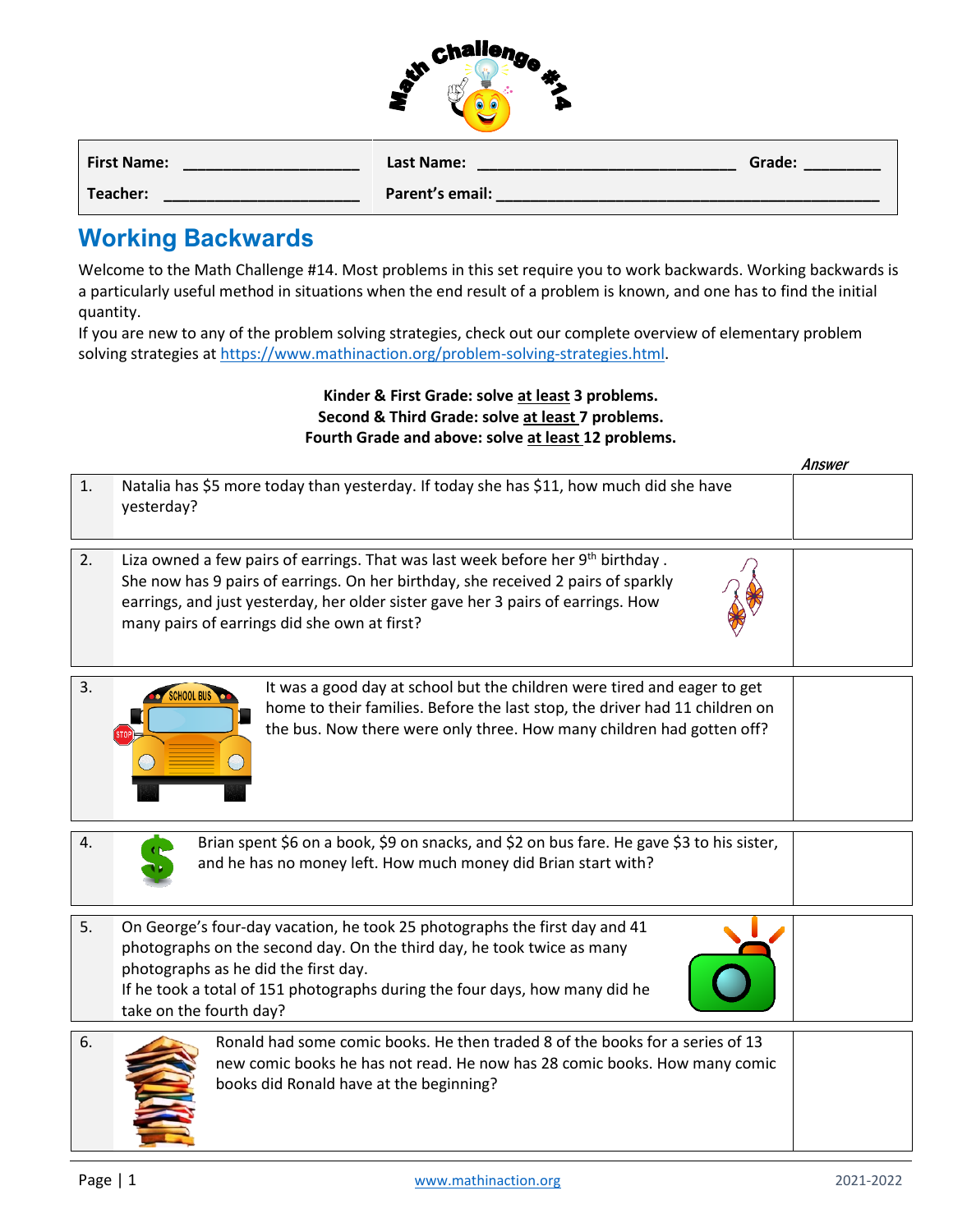| 14. | A cube has been painted and then cut up into smaller equal sized cubes. If there is<br>only 1 smaller sized cube that has no paint on it, how many smaller cubes have 2<br>sides painted? |  |
|-----|-------------------------------------------------------------------------------------------------------------------------------------------------------------------------------------------|--|

13. A certain number is doubled. The result is then increased by nine. This result is decreased by 3.

12. The number of acorns on the sidewalk doubles every 6 hours. After 1 day, there are

96 acorns. How many were there at the beginning of the day?

If this last number is 28, what was the original number?

11. Myron the muffin-maker made a special batch of huckleberry muffins this morning. He sold half the batch to Ralph the roofer. Then he sold 18 muffins to Beatrice the ballerina. He gave away half that amount to the free Muffin Cafe. And he ate the last muffin himself. How many muffins did Myron make this morning?

Elle the elephant. She then gives 14 peanuts to Matt the monkey. Delilah eats the last 3

10. Kayla sat down to begin her homework at 4:15 p.m. in the afternoon. After school, her bus ride home is 15 minutes. Then she had a snack and talked with her friends for 25 minutes. She also did her chores for 20 minutes before beginning her homework. What time does Kayla's school end?

- 8. Tom was getting on an elevator starting on the floor where his apartment is located. He stayed on the elevator as it went up 8 floors, down 2 floors, up 12 floors, down 3 floors, and then up 6 floors to the top floor of the building. If the building has 25 floors, at which floor is his apartment?
- 7. Samantha bought some tickets. Each ticket cost \$3. She gave the clerk \$20 and got \$2 in change. How many tickets did Samantha buy?







peanuts. How many peanuts were in the bag to begin with?